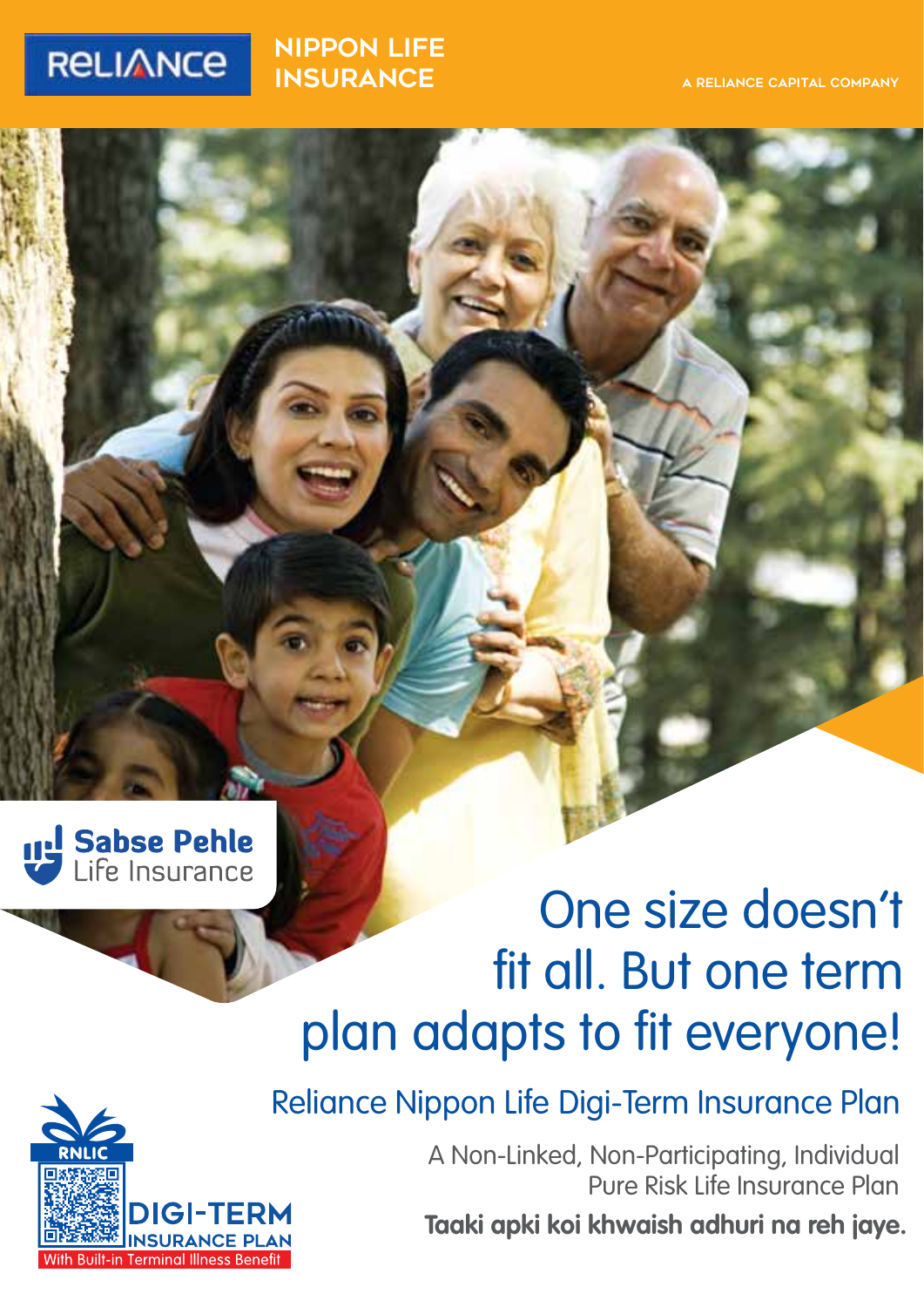## **Reliance Nippon Life Digi-Term Insurance Plan**

A Non-Linked, Non-Participating Individual Pure Risk Life Insurance Plan

You always do your best to give your family what they desire - a bigger house, a better car, exotic vacations and lots more. To fulfill their desires for a better lifestyle, you may even have had to increase your liabilities by taking loans. We wish you a long and fruitful life, but what if you are not around tomorrow? Your family would not only have to struggle to maintain the same lifestyle, but also deal with the financial burden of repaying any outstanding loans. Life insurance helps you ease your worries in case of such unfortunate eventualities. It ensures that your loved ones are financially covered in your absence. Hence, it is imperative that life insurance forms an essential part of your financial planning to protect your loved ones against the loss of income in your absence.

**Reliance Nippon Life Digi-Term Insurance Plan (UIN-121N135V03)** is an ideal plan for today's generation. It provides you with substantial life cover and multiple options to choose from, which make your protection comprehensive and customized to your life insurance needs. Moreover, you can complete the buying process online in just a few clicks.

## **With Reliance Nippon Life Digi-Term Insurance Plan, you can**

- Protect your family against increasing financial uncertainity **1**
- Avail comprehensive life cover to match all of life's situations **2**
- Match increasing responsibilities with additional life cover **3**
- Experience a simple and hassle free online application process **4**
- **5** Enhance your protection through riders<sup>1</sup>

## **Key benefits**



**Financial security for your loved ones in your absence** 



**Customized protection cover as per your need**



Option to enhance protection cover at key milestones in your life<sup>2</sup> on payment of **additional premium**



**Flexibility to pay premiums yearly, half-yearly, quarterly or monthly**



**Tax benefits may be applicable as per prevailing income tax laws**

2 This option has to be chosen at inception and is available only with Life Secure Option. 1 As and when available.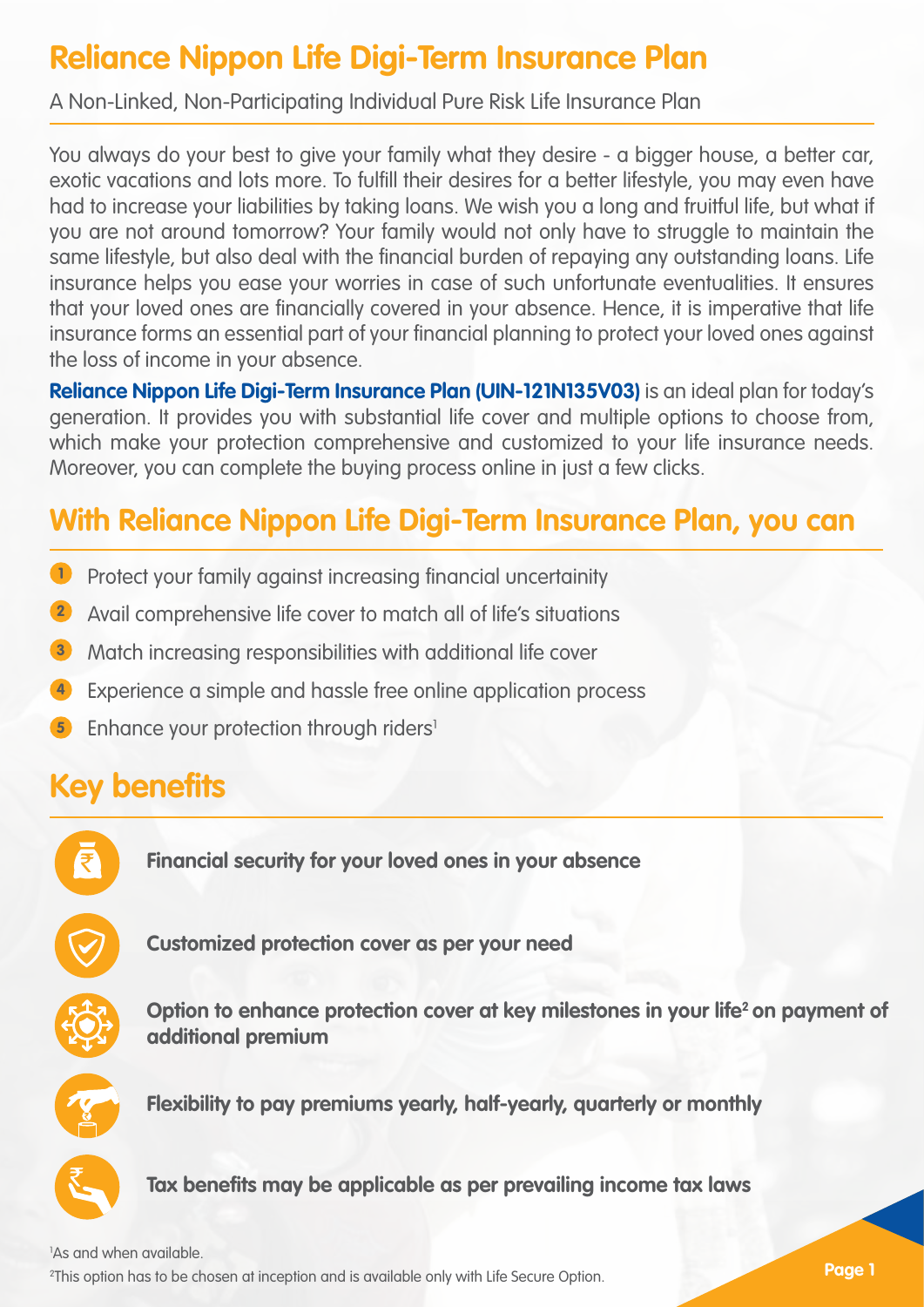## **Reliance Nippon Life Digi-Term Insurance Plan at a glance**

| <b>Parameters</b>         | <b>Whole Life Secure</b><br><b>Option</b>                                 | All other options |  |
|---------------------------|---------------------------------------------------------------------------|-------------------|--|
| Age at Entry (years)      | 25 to 60                                                                  | 18 to 60          |  |
| Age at maturity (years)   | Whole of Life                                                             | 33 to 80          |  |
| Policy Term (years)       |                                                                           | 15 to 40          |  |
| Premium Payment Term      | Limited Pay: 65 less<br>Regular Pay: equal to Policy Term<br>Age at Entry |                   |  |
| Base Sum Assured (₹)      | 25,00,000 to 4,99,00,000<br>(multiples of 1,00,000)                       |                   |  |
| Premium payment frequency | Yearly, Half-yearly, Quarterly and Monthly                                |                   |  |

Note: All the references to age are based on age last birthday. The minimum Base Premium amount is based upon the Base Sum Assured, Premium Payment Term, Policy Term and plan option chosen. The product will be available exclusively for online sale.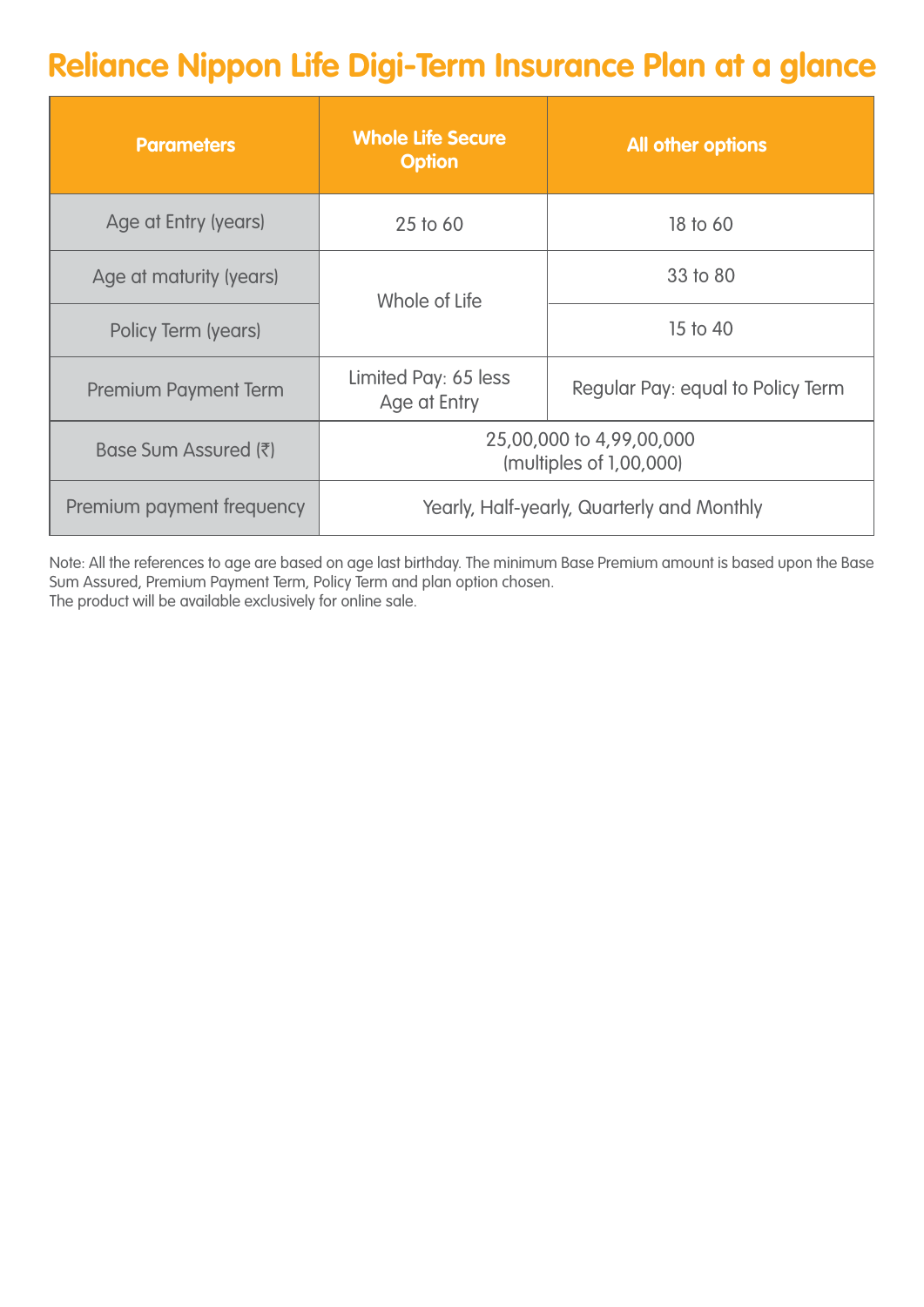## **Option #1 – Life Secure**

Under this option, a lump sum benefit equal to Sum Assured on Death is payable, on the earlier of death or diagonosis of Terminal Illness during the Policy Term, provided the Policy is in force and all due premiums have been paid.

Rohit, aged 25 years, buys **Reliance Nippon Life Digi-Term Insurance Plan,** Life Secure Option with a life cover of  $\bar{\tau}$ 1 Crore and Policy Term of 30 years. He also opts for Life Stage Benefit under the policy.



| Event | <b>On Death / Diagnosis of Terminal Illness</b>                             | Maturity Benefit |
|-------|-----------------------------------------------------------------------------|------------------|
|       | Benefit Sum Assured on Death is paid as a lump sum benefit   Not Applicable |                  |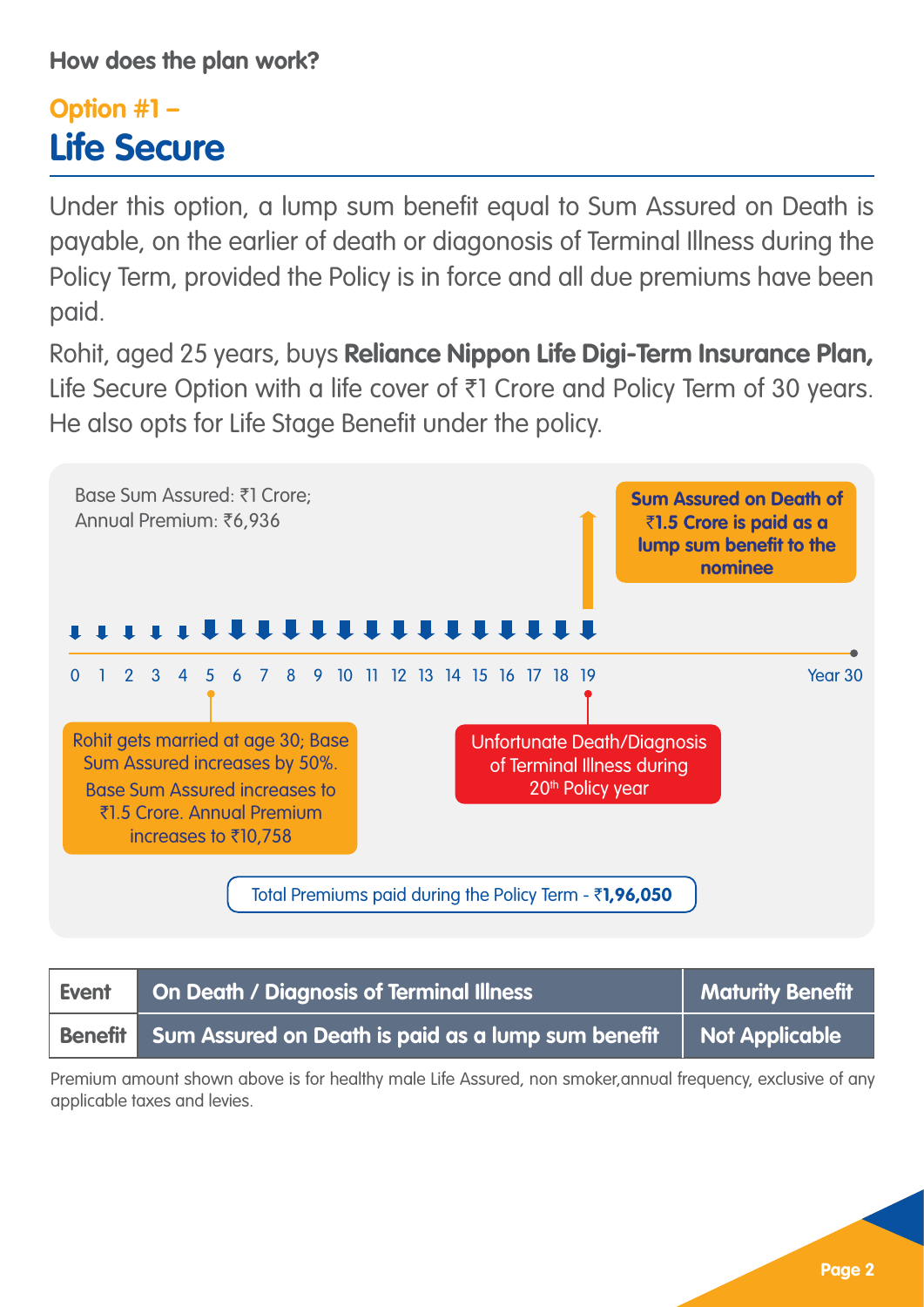## **Option #2 – Enhanced Life Secure**

Under this option, life cover increases by a simple rate of 5% p.a. at each policy anniversary subject to a maximum increase of 100% of Base Sum Assured chosen at inception.

A lump sum benefit equal to Sum Assured on Death is payable, on the earlier of death or diagonosis of Terminal Illness during the Policy Term, provided the Policy is in force and all due premiums have been paid.

Rishabh, aged 30 years, buys **Reliance Nippon Life Digi-Term Insurance Plan, Enhanced Life Secure Option with a life cover of ₹2 Crores and a Policy** Term of 35 years.



| Event | <b>On Death / Diagnosis of Terminal Illness</b>            | <b>Maturity Benefit</b> |
|-------|------------------------------------------------------------|-------------------------|
|       | Benefit Sum Assured on Death is paid as a lump sum benefit | <b>Not Applicable</b>   |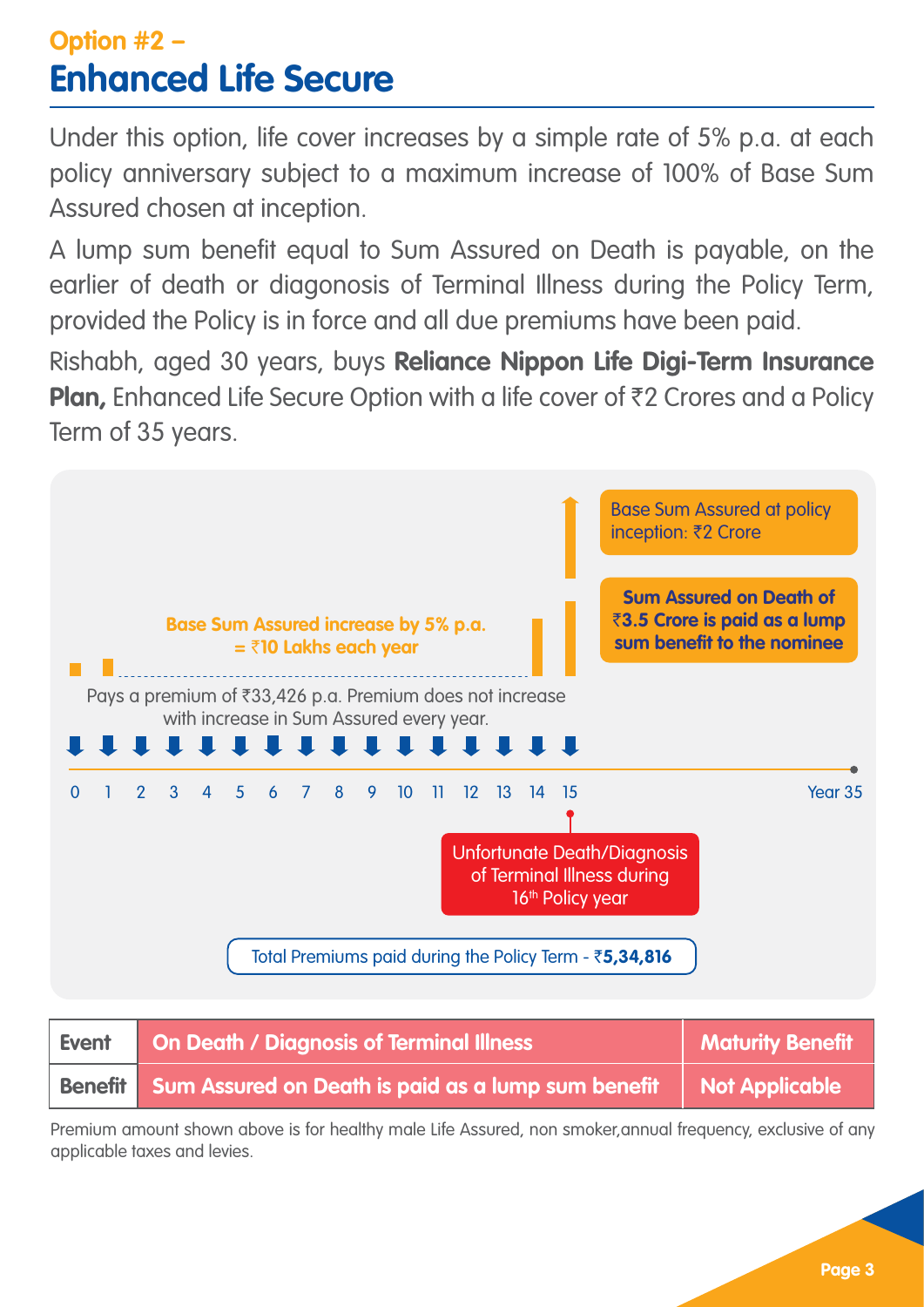## **Option #3 – Life & Income Secure (Level Income Benefit)**

Under this option, a lump sum benefit equal to Sum Assured on Death, plus a level monthly income of 0.5% of the Base Sum Assured for a period of 10 years is payable on the earlier of death or diagnosis of Terminal Illness during the Policy Term, provided the Policy is in force and all due premiums have been paid.

Kishore, aged 36 years, buys **Reliance Nippon Life Digi-Term Insurance Plan, Life & Income Secure (Level Income Benefit)** Option with a life cover of ₹2 Crores and a Policy Term of 35 years.



| Event          | <b>On Death / Diagnosis of Terminal Illness</b>                                                                                     | <b>Maturity Benefit</b> |
|----------------|-------------------------------------------------------------------------------------------------------------------------------------|-------------------------|
| <b>Benefit</b> | . Sum Assured on Death is paid as a lump sum<br>benefit; plus<br>• Level monthly income of 0.5% of Base Sum Assured<br>for 10 years | <b>Not Applicable</b>   |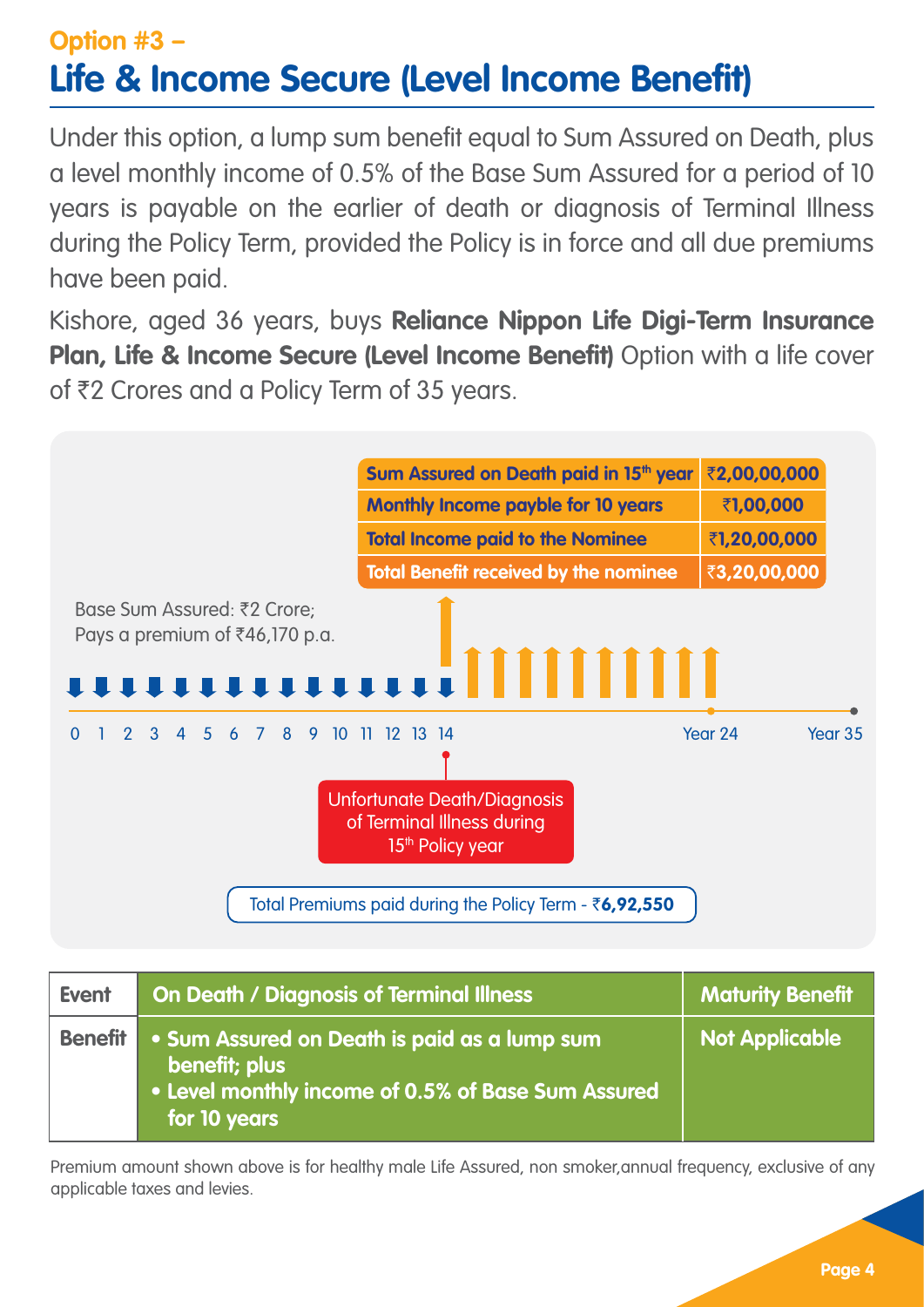## **Option #4 – Life & Income Secure (Increasing Income Benefit)**

Under this option, a lump sum benefit equal to Sum Assured on Death, plus a monthly income equal to 0.5% of the Base Sum Assured, increasing at a simple rate of 10% p.a. every policy year, for a period of 10 years is payable on the earlier of death or diagnosis of Terminal Illness during the Policy Term, provided the Policy is in force and all due premiums have been paid. The lumpsum takes care of the immediate needs while the increasing income ensures financial stability against changing times.

Kamal, aged 35 years, buys **Reliance Nippon Life Digi-Term Insurance Plan, Life & Income Secure (Increasing Income benefit)** Option with a life cover of `2 Crores and a Policy Term of 35 years.



| <b>Event</b>   | <b>On Death / Diagnosis of Terminal Illness</b>                                                                                                                                       | <b>Maturity Benefit</b> |
|----------------|---------------------------------------------------------------------------------------------------------------------------------------------------------------------------------------|-------------------------|
| <b>Benefit</b> | • Sum Assured on Death is paid as a lump sum benefit;<br><b>plus</b><br>• Increasing monthly income of 0.5% of Base Sum Assured<br>increasing at a simple rate of 10% p.a. for 10 yrs | <b>Not Applicable</b>   |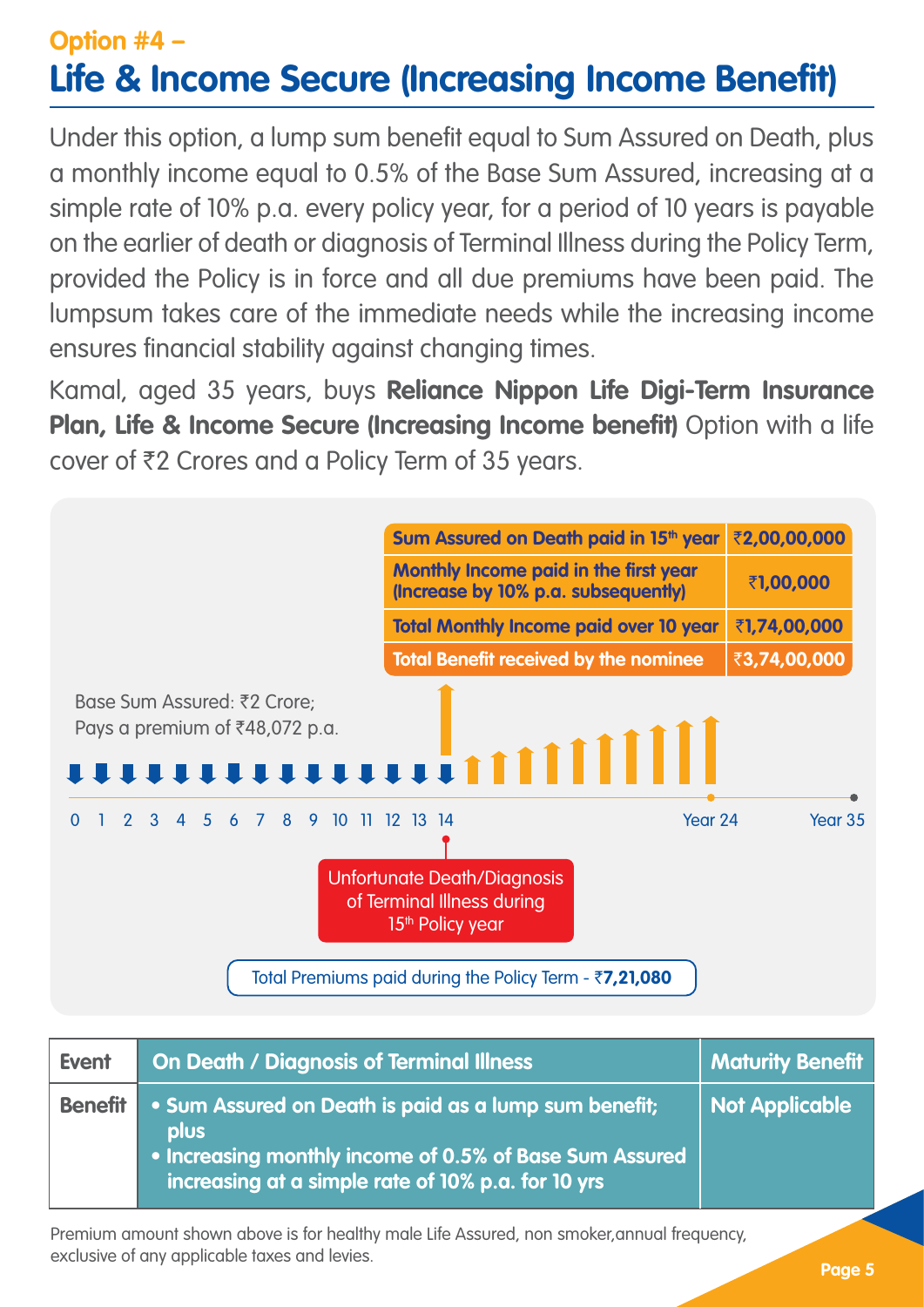## **Option #5 – Whole Life Secure**

Under this option, Sum Assured on Death is payable in lump sum and the policy shall terminate on earlier of policyholder's death or diagnosis of terminal illness provided the Policy is in force and all due premiums have been paid.

Rajeev, aged 55 years, buys **Reliance Nippon Life Digi-Term Insurance Plan, Whole Life Secure** Option with a life cover of ₹1 Crore. He has to pay premiums till the age of 65 years.



| Event | <b>On Death / Diagnosis of Terminal Illness</b>                             | Maturity Benefit |
|-------|-----------------------------------------------------------------------------|------------------|
|       | Benefit Sum Assured on Death is paid as a lump sum benefit   Not Applicable |                  |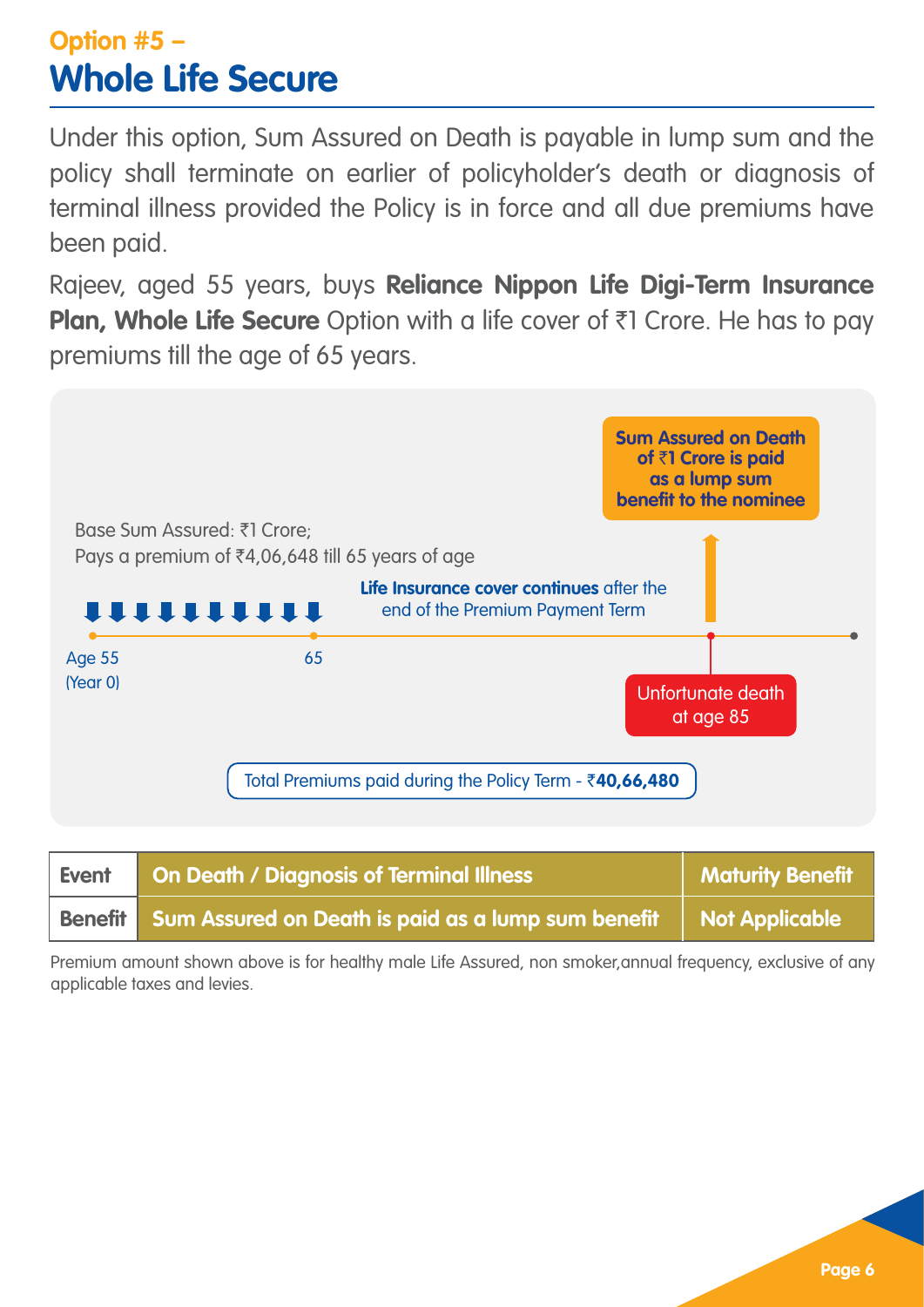## **Reliance Nippon Life Digi-Term Insurance Plan: Sample Premiums for Base Sum Assured** `**1 Crore**

| PPT/PT: 20/20 Annual Frequency |                    |                                       |                                                  |                                                       |                                    |
|--------------------------------|--------------------|---------------------------------------|--------------------------------------------------|-------------------------------------------------------|------------------------------------|
| <b>Ages</b>                    | <b>Life Secure</b> | <b>Enhanced</b><br><b>Life Secure</b> | Life &<br><b>Income Secure</b><br>(Level Income) | Life &<br><b>Income Secure</b><br>(Increasing Income) | <b>Whole</b><br><b>Life Secure</b> |
| 30                             | ₹7,215             | ₹9,906                                | ₹10.091                                          | ₹11,310                                               | ₹54,527                            |
| 35                             | ₹9,633             | ₹14,076                               | ₹13,988                                          | ₹15,767                                               | ₹74,710                            |
| 40                             | ₹13,948            | ₹21,010                               | ₹20,767                                          | ₹23,502                                               | ₹1,05,307                          |
| 45                             | ₹21,258            | ₹31,450                               | ₹31,342                                          | ₹35,567                                               | ₹1,53,989                          |
| 50                             | ₹32,901            | ₹47,761                               | ₹47,703                                          | ₹54,231                                               | ₹2,37,799                          |
| 60                             | ₹82,244            | ₹1,22,870                             | ₹1,19,886                                        | ₹1,36,465                                             | ₹9,49,332                          |

Premiums shown above are for healthy male Life Assured, non-smoker, annual frequency, exclusive of any applicable taxes and levies.

## **Benefits in detail There is no maturity benefits in the set of the set of the set of the set of the set of the**

#### • **Plan options**

The plan offers following options. You shall have to choose an option at inception of the policy. The option once chosen cannot be altered at a later date. The premium will vary depending on the option chosen:

**Life Secure:** Sum Assured on Death shall be payable in lump sum on earlier of death or **1.** diagnosis of Terminal Illness of the Life Assured during the Policy Term, provided the Policy is in force and all due premiums have been paid.

There is no maturity benefit in this option.

**Enhanced Life Secure:** Sum Assured on Death shall be payable in lump sum on earlier of death **2.** or diagnosis of Terminal Illness of the Life Assured, provided the Policy is in force and all due premiums have been paid. In this plan option, your life cover increases by a simple rate of 5% p.a. at each policy anniversary subject to a maximum increase of 100% of Base Sum Assured chosen at inception. The premium will not increase with increase of Sum Assured every year.

There is no maturity benefit in this option.

**Life & Income Secure (Level Income Benefit):** Sum Assured on Death shall be payable in lump-**3.** sum plus a level monthly income for a period of 10 years shall be payable on earlier of death or diagnosis of Terminal Illness of the Life Assured during the Policy Term, provided the Policy is in force and all due premiums have been paid.

Under this option, monthly income shall be 0.5% of Base Sum Assured and is payable for 10 years.

There is no maturity benefit in this option.

**Life & Income Secure (Increasing Income Benefit):** Sum Assured on Death shall be payable in **4.**lump-sum plus a monthly income benefit for a period of 10 years shall be payable on earlier of death or diagnosis of Terminal Illness of the Life Assured during the Policy Term, provided the Policy is in force and all due premiums have been paid.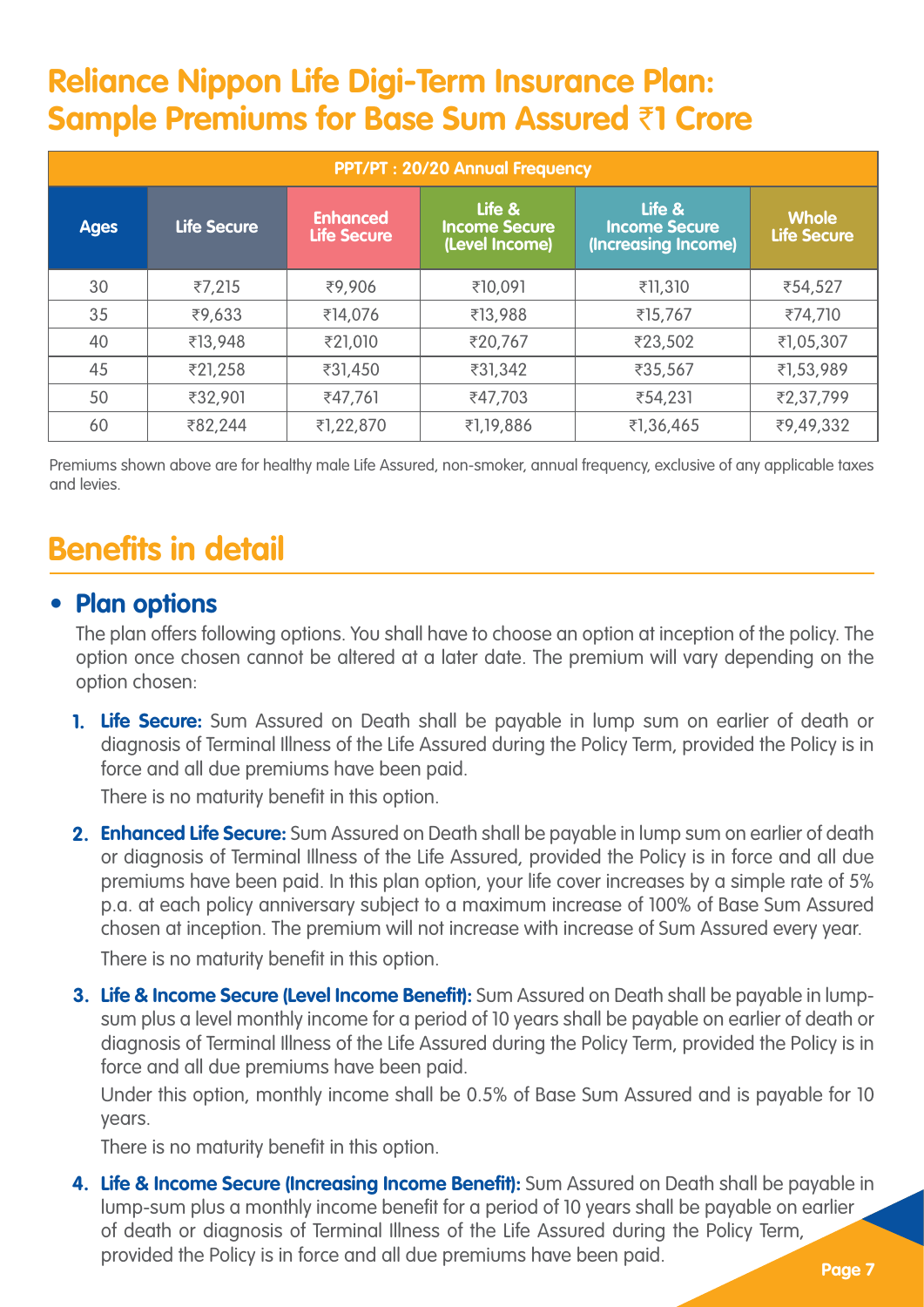Under this option, monthly income shall be 0.5% of Base Sum Assured, it will increase every Policy year at a simple rate of 10% p.a. and shall be payable for 10 years.

There is no maturity benefit in this option.

#### **Under Life & Income Secure (Level/Increasing Income Benefit):**

- The monthly income shall be payable in arrears and commence from the monthly policy anniversary of the policy month subsequent to the policy month of earlier of Life Assured's death or diagnosis of terminal illness.
- The monthly income, shall be payable even when the income payment period extends beyond the policy term.
- During the income payment period all future monthly income payments can be surrendered in exchange for a lump sum. The lump sum amount shall be the discounted value of the future monthly income payments at the prevailing revival interest rate.
- In the case of diagnosis of terminal illness, monthly income benefits (in addition to the lump sum benefit) shall be payable to the policyholder and in case of death of life assured during monthly income benefit period, the remaining monthly income benefits shall be payable to the nominee.
- **Whole Life Secure:** Sum Assured on Death shall be payable in lump sum on earlier of death or **5.** diagnosis of terminal illness of the Life Assured and the policy shall terminate. There is no maturity benefit in this option.

### **• Benefit on Death or Diagnosis of Terminal Illness**

Upon diagnosis of Terminal Illness or in case of an unfortunate demise of the Life Assured during the Policy Term, provided the Policy is in force, the below benefit shall be paid as per the plan option chosen at inception.

| <b>Plan Option</b>                                              | <b>Death Benefit or Diagnosis of Terminal Illness</b>                                                                                                               |  |
|-----------------------------------------------------------------|---------------------------------------------------------------------------------------------------------------------------------------------------------------------|--|
| Life Secure<br><b>Enhanced Life Secure</b><br>Whole Life Secure | Sum Assured on Death                                                                                                                                                |  |
| Life & Income Secure (Level Income Benefit)                     | a. Sum Assured on Death; plus<br>b. Level monthly income of 0.5% of Base Sum<br>Assured shall be payable for 10 years                                               |  |
| Life & Income Secure<br>(Increasing Income Benefit)             | a. Sum Assured on Death; plus<br>b. Increasing monthly income of 0.5% of Base<br>Sum Assured increasing at simple rate of<br>10% p.a. shall be payable for 10 years |  |

The monthly income shall be payable in arrears and commence from the policy's monthly anniversary subsequent to the policy month of earlier of Life Assureds' death or diagnosis of Terminal Illness during the Policy Term. The income shall be payable even when the income payment period extends beyond the Policy Term. During the income payment period all future income payments can be surrendered in exchange for a lump sum. The lump sum shall be the discounted value of the future income payments at the prevailing revival interest rate.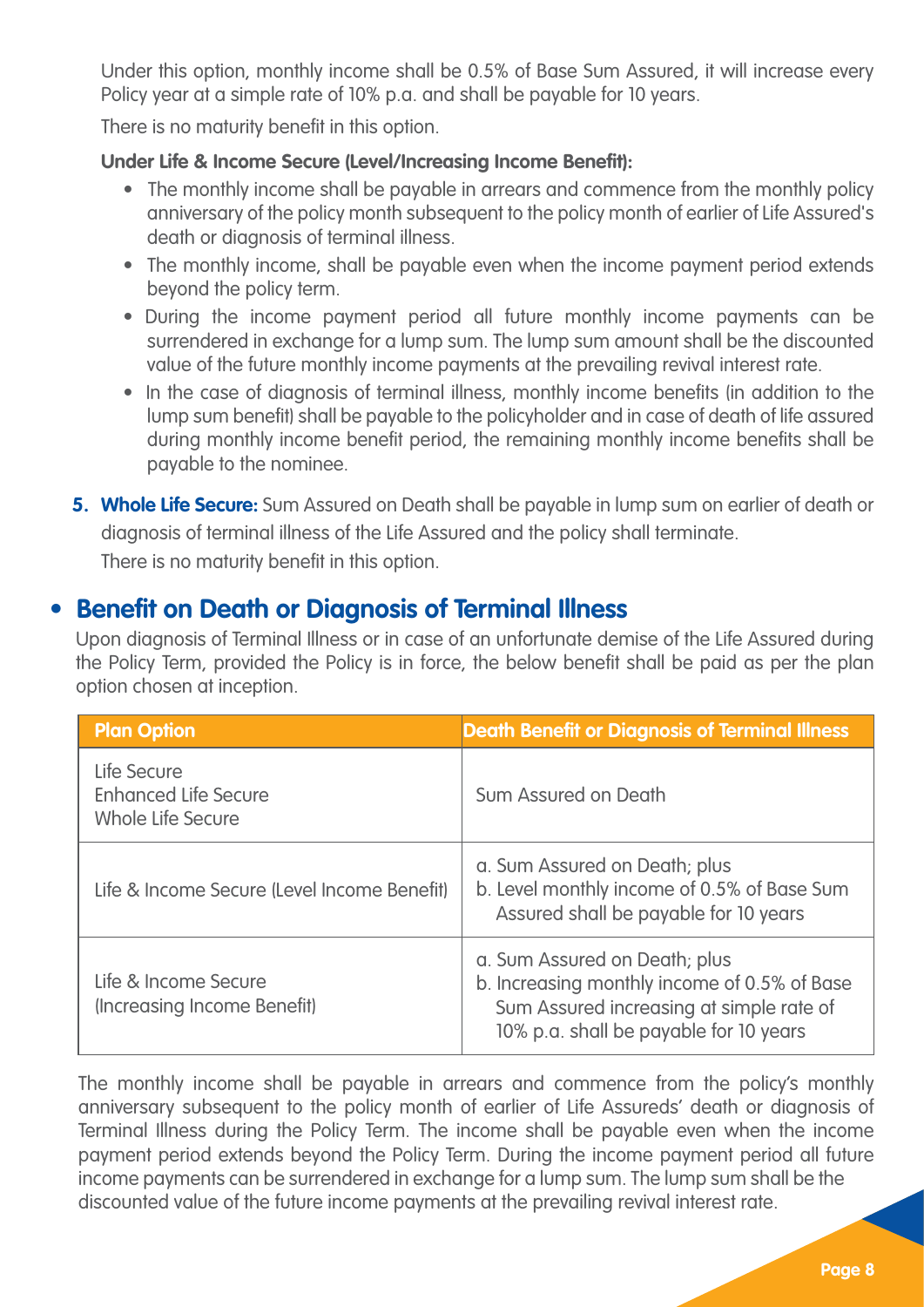Sum Assured on Death is higher of –

- (i) 10 times of Annualised Premium<sup>T&C7</sup>
- (ii) Absolute Amount Assured to be paid on Death
- (iii) 105% of the Total Premiums Paid<sup>T&C4</sup> as on date of death

"Absolute Amount Assured to be paid on Death" is equal to Base Sum Assured for all plan options except for Enhanced Life Secure plan option. For Enhanced Life Secure plan option, "Absolute Amount Assured to be paid on Death" is equal to Base Sum Assured increased by a simple rate of 5% p.a. at each policy anniversary subject to maximum increase of 100% of Base Sum Assured chosen at inception.

The policy will terminate on payment of the death benefit to the nominee.

#### **• Maturity Benefit**

There is no Maturity Benefit payble under any of the plan options.

## **Other features**

#### • **Life Stage Benefit**

As you prosper in life, your life should be adequately protected to take care of your loved ones in your absence. Under this feature you have the following options:

**Increase your Sum Assured:** This feature enables you to increase your Sum Assured at **A.** important stages of your life (marriage, birth/adoption of child), without any underwriting.

Your Sum Assured can be increased on any one or all of the following events provided the Life Assured is less than 45 years of age at the time of below mentioned events -

| Event                                         | <b>Additional Sum Assured (% of</b><br>original Base Sum Assured) | <b>Maximum Additional</b><br><b>Sum Assured allowed</b> |
|-----------------------------------------------|-------------------------------------------------------------------|---------------------------------------------------------|
| Marriage (first marriage only)                | 50%                                                               | ₹50,00,000                                              |
| Birth/Legal adoption of 1 <sup>st</sup> child | 25%                                                               | ₹25,00,000                                              |
| Birth/Legal adoption of 2 <sup>nd</sup> child | 25%                                                               | ₹25,00,000                                              |

**Reduce Additional Sum Assured:** You can choose to reduce your Sum Assured in future to **B.**the extent of the Sum Assured increased under Life Stage Benefit. You can avail this option once you have reached the age of 45 years.

This feature is only available with Life Secure Option, subject to following conditions:

- » You have to opt for this feature at the inception of the policy.
- » The Life Assured is underwritten as a standard life (i.e. individuals who have not been charged additional premiums in accordance with the Board approved underwriting policy of the Company due to medical conditions or other impairments) at policy inception or any subsequent revival.
- » The above option will be available only for the period of 180 days from date of the specified life stage events.
- » An additional premium will be charged for an increase in the Base Sum Assured.
- » The premium rate applicable, for the additional Sum Assured shall be as per the premium table "Incremental". This premium rate shall be based on the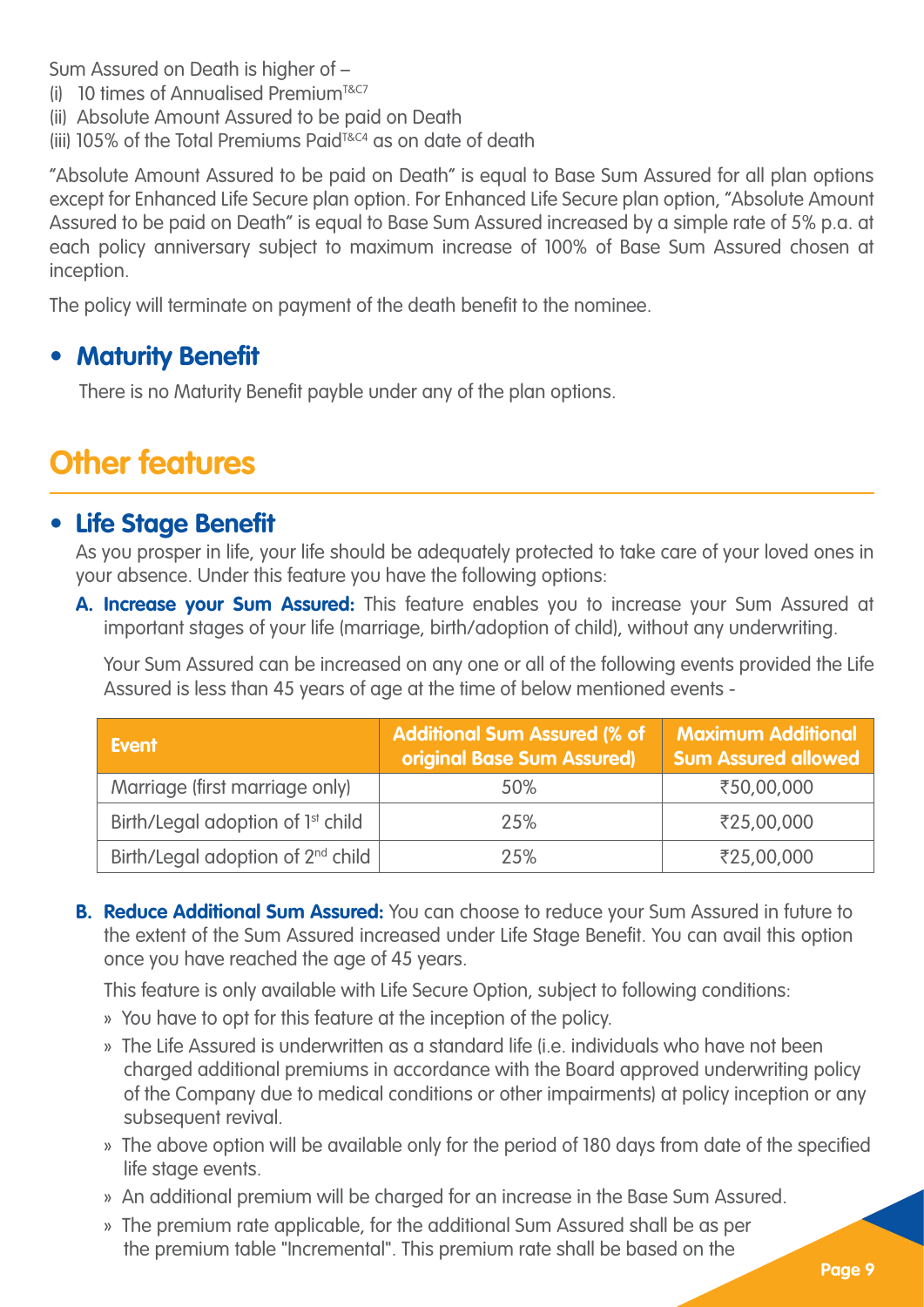age attained and outstanding Policy Term at the time of exercising this option.

- » The benefit shall be available only if outstanding term is at least 5 years at the time of exercise of the option.
- » If any rider is attached to the policy and the rider benefit, if any, has been paid during the Policy Term, then this option cannot be exercised.
- » Any Increase/Decrease in the Sum Assured shall be effective from the Policy Anniversary succeeding the option exercise date.
- » The reduction in Sum Assured will be effective from the policy anniversary falling immediately after the date of notification and the premium will be decreased at the same time.
- » The increased Sum Assured due to first marriage, birth/adoption of first child or second child under life stage benefit, may be subsequently reduced subject to the written request. A decrease on Sum Assured under this option is only allowed for the increased Sum Assured of Life Stage Benefit.

### **• Flexible Premium Payment Frequencies**

You have an option to pay premiums yearly, half-yearly, quarterly or in monthly frequencies. For monthly frequency, first two months premiums will be collected in advance at the time of issuance of the policy.

Loading on premium will be applicable as per the table below:

| <b>Frequency</b>         | Yearly | Half-yearly | <b>Cuarterly</b> | Monthly |
|--------------------------|--------|-------------|------------------|---------|
| <b>Frequency Loading</b> | 0%     | 1.50%       | 2.25%            | 3.00%   |

### • **Grace Period for payment of premiums**

If you are unable to pay your premium by the due date, you will be given a grace period of 30 days (15 days for monthly mode). During the grace period the policy shall continue to remain in force along with all benefits under this policy and claim, if any, shall be payable subject to deduction of the due unpaid premium for the policy year.

### • **Premium Discontinuance**

#### **Whole Life Secure Option:**

If you discontinue the payment of premiums before your Policy has acquired a Surrender Value, your Policy will lapse at the end of the grace period and the Death Benefit and rider benefits, if any, will cease immediately and no benefits will be paid when the Policy is in lapsed status.

If the Policy has acquired a Surrender Value (as explained in Surrender section) and no future premiums are paid, you may choose to continue your Policy on Paid-up basis.

**a.** For a Paid-up Policy, the Benefits will be reduced as given below:

| <b>Benefit on</b>                        | When is it payable                                                                                                                              | <b>Payout</b>                       |
|------------------------------------------|-------------------------------------------------------------------------------------------------------------------------------------------------|-------------------------------------|
| Death / Diagnosis<br>of Terminal Illness | Payable as Lump Sum on earlier of death or<br>diagnosis of Terminal Illness during the Policy<br>Term provided the Policy is in paid up status. | Paid-up Sum<br>Assured on Death     |
| Surrender                                | Payable immediately on the date of<br>Surrender during the Policy Term provided<br>Policy is in Paid-up status                                  | Refer to Surrender<br>Section below |

**Page 10**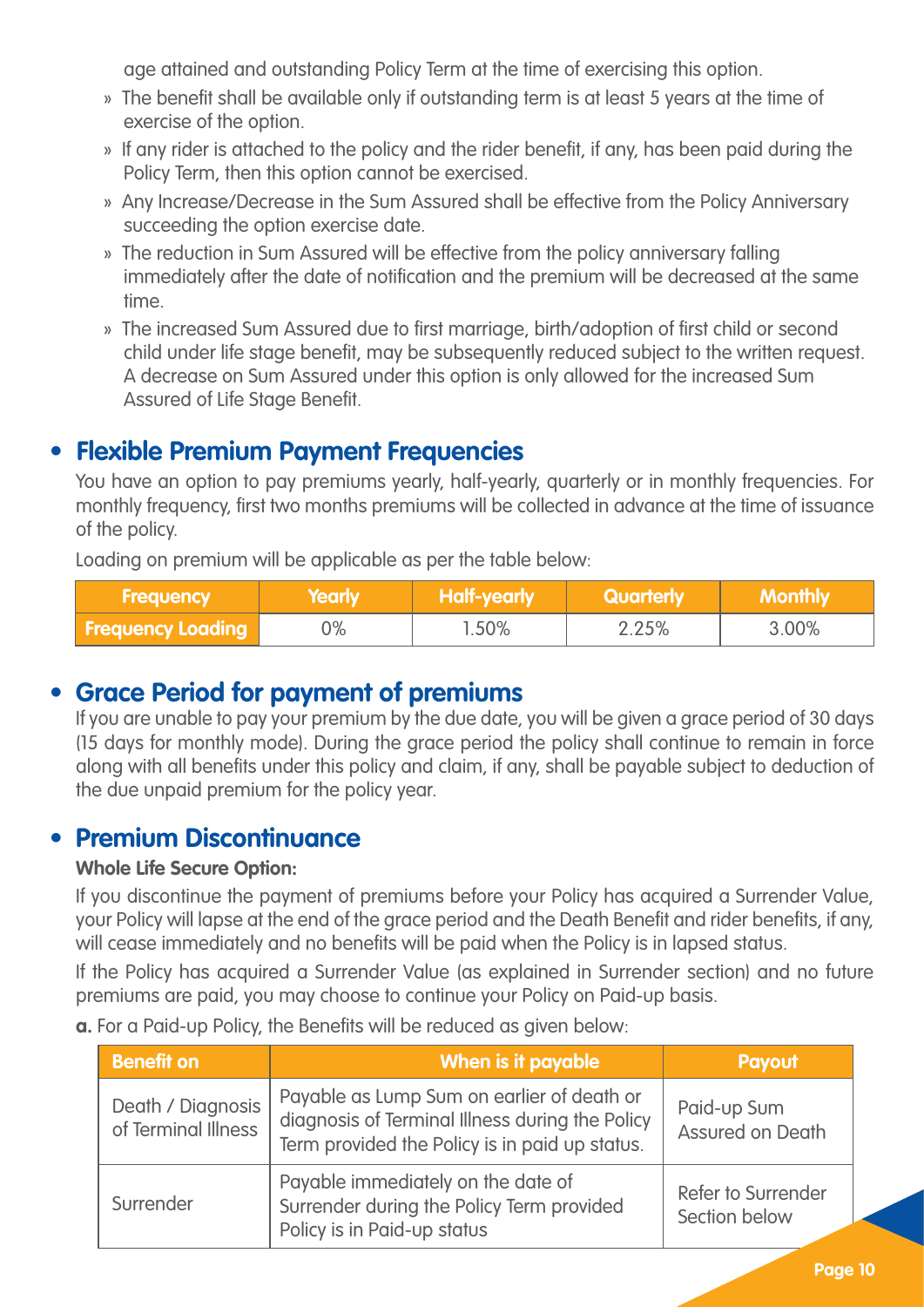Where, Paid-up Sum Assured on Death is as follows

Paid-up Sum Assured on Death = Sum Assured on Death multiplied by Paid up factor Where Paid-up Factor = Number of premiums paid divided by total number of premiums payable during entire Policy Term.

**b.** The Policy will be terminated once the benefit is paid i.e. on earlier of death or diagnosis of Terminal Illness or on surrender.

No paid-up/surrender benefit will be applicable for the following options:

- i. Life Secure
- ii. Enhanced Life Secure
- iii. Life & Income Secure (Level Income)
- iv. Life & Income Secure (Increasing Income)

For all the above options the policy will lapse on discontinuance of premiums at the end of the grace period.

### • **Surrender**

This section is applicable only for Whole Life Secure Option.

The policy shall acquire a Surrender Value, as specified below:

- For Premium Payment Term less than 10 years: If premiums have been paid in full for at least the first two consecutive policy years
- For Premium Payment Term greater than or equal to 10 years: If premiums have been paid in full for at least the first three consecutive policy years

Surrender Value = 70% of Total PremiumsPaid<sup>T&C4</sup>multiplied by (Maximum of 0 and (100-Age at surrender) divided by (100 less Age at Entry))

The policy will terminate once it is surrendered and cannot be reinstated thereafter.

### • **Loan**

There is no loan facility available under this plan.

### • **Revival**

You can revive your lapsed/paid-up policy and the riders for its full coverage within five years from the due date of the first unpaid premium but before policy maturity, by paying all outstanding premiums together with the interest, as applicable. The interest for revival of the policy will be charged at market related rates set by the company from time to time. Prevailing interest shall be equal to 10 year G-sec benchmark interest rate as on last working day of previous financial year, rounded up to the nearest multiple of 25 basis points. The revival interest rate for FY 20-21 is 6.25% p.a.

The revival of the policy will be subject to Board Approved Underwriting Policy of the Company. The Company reserves the right to revise the applicable interest rate less frequently than annual, subject to IRDAI approval. Please contact us to know the prevailing rate of interest for revival of policies.

If a lapsed policy is not revived within the revival period, then the policy will be terminated at the end of the revival period.

### • **Riders**

To safeguard yourself and your family members against certain unfortunate events, we offer the following riders with this plan at a nominal cost.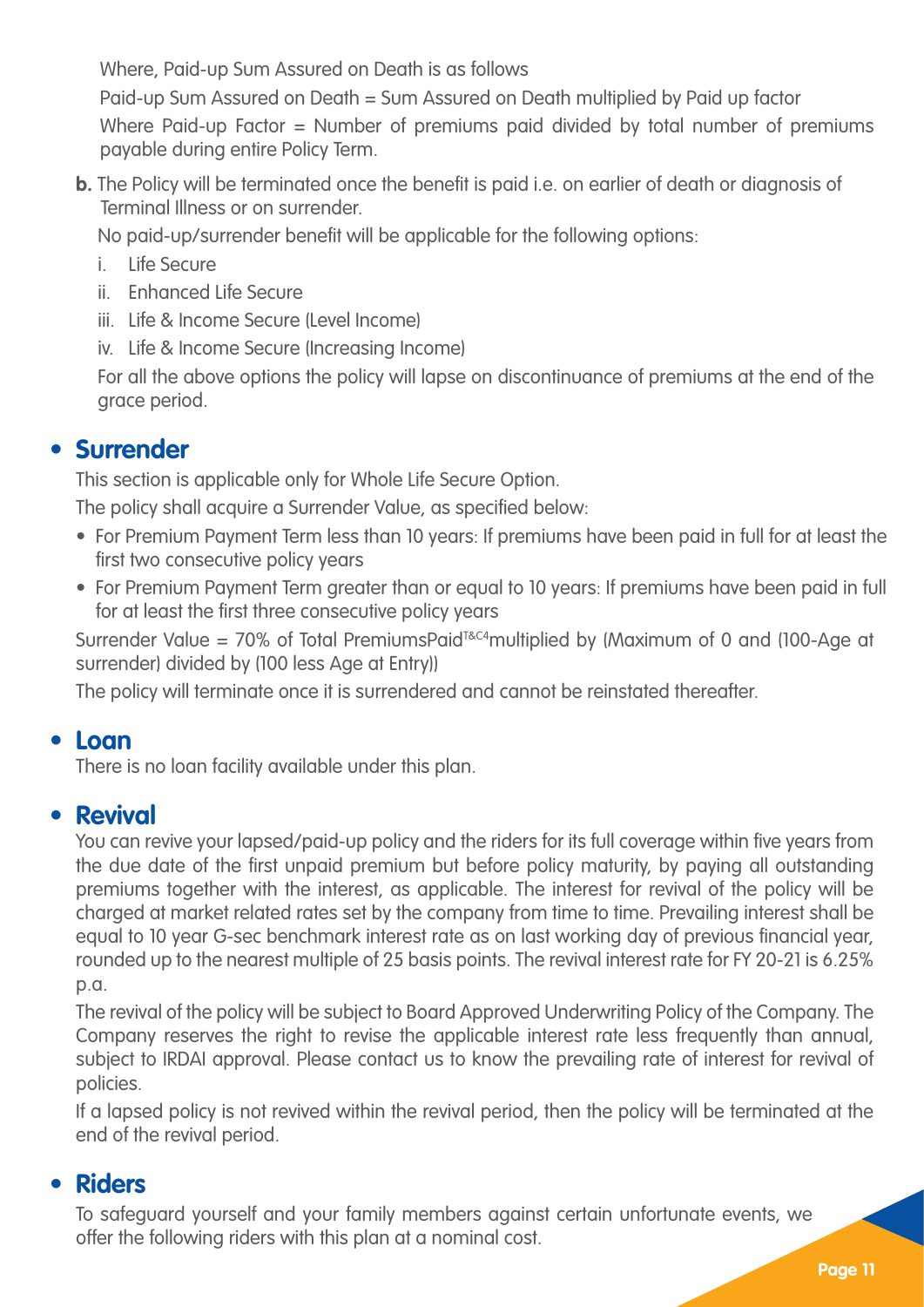**1. Reliance Nippon Life Accidental Death Benefit Rider (UIN:121B032V02)** - Provides a lump sum equal to the rider sum assured in case of death due to accident of Life Assured

**2. Reliance Nippon Life Accidental Death and Disability Rider (UIN:121B017V02)** - Provides a lump sum equal to the rider sum assured in case of death due to accident of Life Assured. In case of total and permanent disability, an amount equal to the rider sum assured shall be payable in equal annual installments over the 10 years under this policy.

**3. Reliance Nippon Life Accidental Death and Disability Plus Rider (UIN:121B016V02)** - Provides a lump sum equal to the rider sum assured in case of death due to accident of Life Assured. In case of total and permanent disability, an amount equal to the rider sum assured shall be payable in equal annual installments over the 10 years under this policy along with waiver of future premiums under the policy.

You can choose any one of the above riders.

**4. Reliance Nippon Life Critical Illness Rider3 (UIN: 121B018V01)** - Provides a lump sum amount equal to rider sum assured if diagnosed with any of the 25 critical illnesses including cancer, heart attack, paralysis, major organ transplant and many more.

Riders may be selected at the inception of the policy (if available) or on any subsequent policy anniversary (if available) subject to the rider terms and conditions.

The rider Sum Assured cannot be higher than the Sum Assured on Death under the Base Policy. Riders will be offered only where the outstanding Premium Payment Term is at least 5 years. The rider Premium Payment Term cannot be more than the Premium Payment Term of the Base Policy if opted at the inception of the Base Policy or will be equal to the outstanding Premium Payment Term of the Base Policy, if taken subsequently. Rider premium should be paid along with the premium for the base policy on the due date or within the Grace Period. The mode and frequency of rider premium payment shall be same as the mode and frequency of premium payment under the Base Policy.

For further details on all the conditions, exclusions related to the riders, please read the rider terms and conditions and rider sales brochure carefully or contact our customer service team.

3 Kindly refer the sales brochure for RNL Critical Illness Rider for details of illnesses covered under this rider.

## **Terms and Conditions**

### **Alterations 1.**

The Base Sum Assured, Policy Term, Premium Payment Term and Plan Option cannot be altered after commencement of the policy.

## **2. Tax benefit**

Premiums paid under Reliance Nippon Life Digi-Term Insurance Plan and rider(s) opted for, if any, may be eligible for tax exemptions, subject to the applicable tax laws and conditions. Income tax benefits under this plan and rider benefits shall be applicable as per the prevailing Income Tax Laws and are subject to amendments from time to time. Kindly consult a tax expert.

### **3. Taxes**

Taxes, duties, cess and surcharges as levied by Tax authorities as per extant Tax Laws as amended from time to time will be levied on the base premium and on the rider premiums, if any.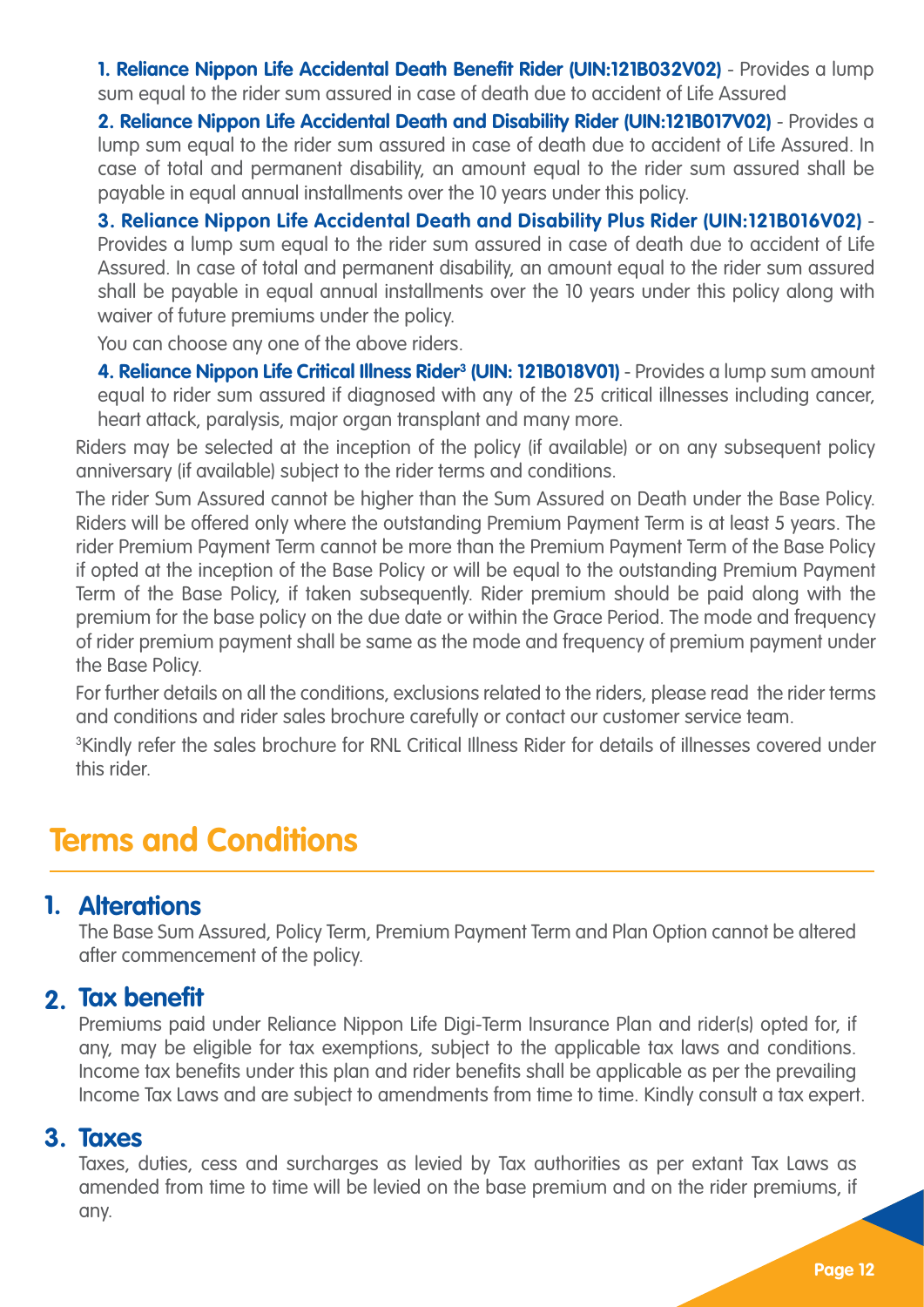In future, the Company shall pass on any additional taxes levied by the Government or any statutory authority to the policyholder. The method of collection of these taxes shall be informed to the policyholders under such circumstances.

## **4. Total Premiums Paid**

Total Premiums Paid means the sum of all premiums paid for the Base Policy during the Premium Payment Term excluding any extra premiums, rider premiums, if any, along with taxes and cess, if any.

### **5. Terminal Illness**

A life assured shall be regarded as terminally ill only if that life assured is diagnosed as suffering from a condition which, in the opinion of two independent medical practitioners' specializing in treatment of such illness, is highly likely to lead to death within 12 months. The terminal illness must be diagnosed and confirmed by medical practitioners' registered with the Indian Medical Association and approved by the Company. The Company reserves the right for independent assessment.

A Medical Practitioner is a person who holds a valid registration from the Medical Council of any State or Medical Council of Indian or Council for Indian Medicine set up by the Government of India or a State Government and is thereby entitled to practice medicine within its jurisdiction; and is acting within the scope and jurisdiction of licence. The person must be qualified in allopathic system of medicine and shall not be the Life Assured himself/herself.

### **Suicide exclusion 6.**

In case of death due to suicide within 12 months from the date of commencement of risk under the policy or from the date of revival of the policy, as applicable, the nominee or beneficiary of the policyholder shall be entitled to at least 80% of the Total Premiums Paid<sup>T&C4</sup> till the date of death or the surrender value available as on the date of death whichever is higher, provided the policy is inforce.

## **Annualized Premium 7.**

Annualized Premium means the due premium contribution as calculated and applicable for a Policy Year. Annualized Premium excludes underwriting extra premium, frequency loadings on premium, if any, the premiums paid towards the Riders, if any and taxes and/or levies, if any. Substandard lives with medical conditions or other impairments will be charged appropriate additional premiums in accordance with the Board approved underwriting policy of the Company.

## **Free look period 8.**

In the event, you are in disagreement with the terms, or conditions stipulated in the policy, you may wish to opt out of this plan, by stating the reasons of your disagreement in writing and return the policy to the Company within 30 days of its receipt, for cancellation. You are requested to take appropriate acknowledgement of your request letter and return of policy. In which event, the Company will refund the premium paid subject to a deduction of a proportionate risk premium for a period of cover less expenses incurred by the Company on your medical examination, if any, and stamp duty charges.

Please note that if the Policy is opted through Insurance Repository ('IR'), the computation of the said Free Look Period will be from the date of the email informing Policy credit in IR. Any request received for free look cancellation of the policy shall be processed and premium refunded within 15 days of receipt of the request.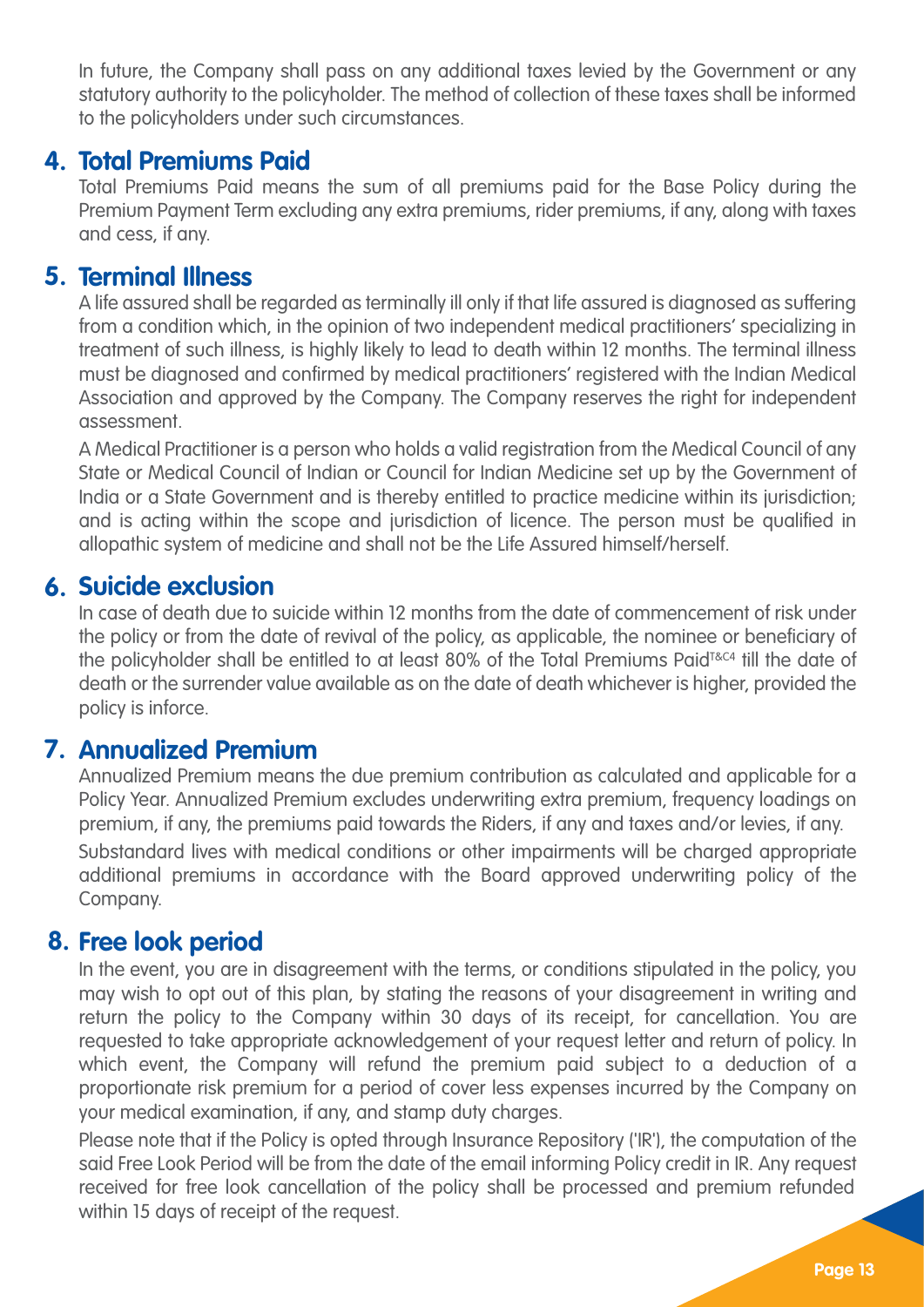## **Nomination & Assignment 9.**

Nomination is allowed as per Section 39 of the Insurance Act, 1938, as amended from time to time. Assignment is allowed under this plan as per Section 38 of the Insurance Act, 1938, as amended from time to time.

## **Section 41 of the Insurance Act, 1938, as amended from time to time 10.**

1) No person shall allow or offer to allow, either directly or indirectly, as an inducement to any person to take or renew or continue an insurance in respect of any kind of risk relating to lives or property in India, any rebate of the whole or part of the commission payable or any rebate of the premium shown on the Policy, nor shall any person taking out or renewing or continuing a Policy accept any rebate, except such rebate as may be allowed in accordance with the published prospectuses or tables of the insurer.

2) Any person making default in complying with the provisions of this section shall be liable for a penalty which may extend to ten lakh rupees.

## **Section 45 of the Insurance Act, 1938, as amended from time to time 11.**

1) No policy of life insurance shall be called in question on any ground whatsoever after the expiry of three years from the date of the policy, i.e., from the date of issuance of the policy or the date of commencement of risk or the date of revival of the policy or the date of the rider to the policy, whichever is later

2) A policy of life insurance may be called in question at any time within three years from the date of issuance of the policy or the date of commencement of risk or the date of revival of the policy or the date of the rider to the policy, whichever is later, on the ground of fraud: Provided that the insurer shall have to communicate in writing to the insured or the legal representatives or nominees or assignees of the insured the grounds and materials on which such decision is based.

3) Notwithstanding anything contained in sub-section (2), no insurer shall repudiate a life insurance policy on the ground of fraud if the insured can prove that the mis-statement of or suppression of a material fact was true to the best of his knowledge and belief or that there was no deliberate intention to suppress the fact or that such mis-statement of or suppression of a material fact are within the knowledge of the insurer: Provided that in case of fraud, the onus of disproving lies upon the beneficiaries, in case the policyholder is not alive.

4) A policy of life insurance may be called in question at any time within three years from the date of issuance of the policy or the date of commencement of risk or the date of revival of the policy or the date of the rider to the policy, whichever is later, on the ground that any statement of or suppression of a fact material to the expectancy of the life of the insured was incorrectly made in the proposal or other document on the basis of which the policy was issued or revived or rider issued: Provided that the insurer shall have to communicate in writing to the insured or the legal representatives or nominees or assignees of the insured the grounds and materials on which such decision to repudiate the policy of life insurance is based: Provided further that in case of repudiation of the policy on the ground of misstatement or suppression of a material fact, and not on the ground of fraud, the premiums collected on the policy till the date of repudiation shall be paid to the insured or the legal representatives or nominees or assignees of the insured within a period of ninety days from the date of such repudiation.

5) Nothing in this section shall prevent the insurer from calling for proof of age at any time if he is entitled to do so, and no policy shall be deemed to be called in question merely because the terms of the policy are adjusted on subsequent proof that the age of the life insured was incorrectly stated in the proposal.